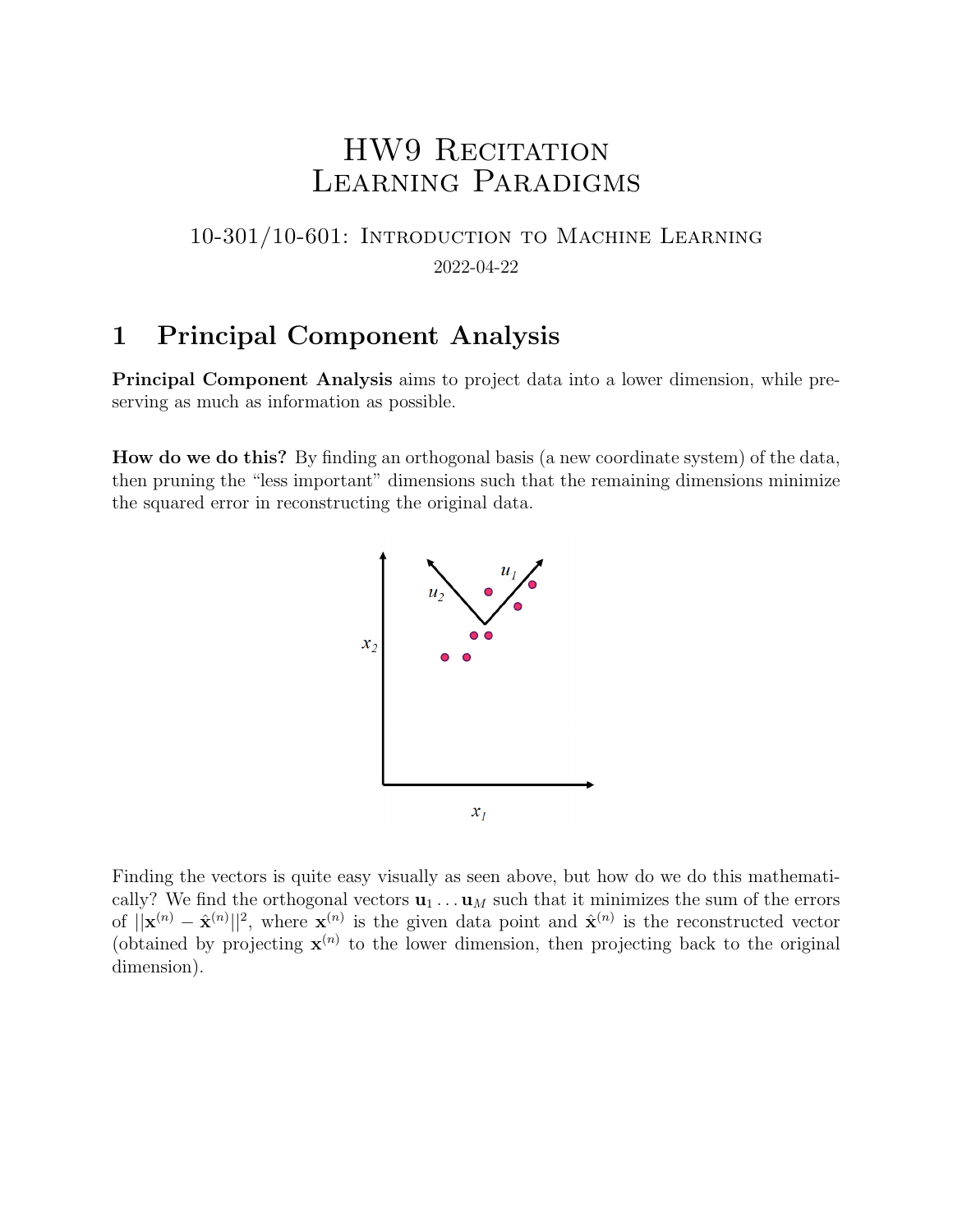#### Algorithm 1: Principal Component Analysis

Given  $M < d$ Given zero-mean data matrix  $X \in \mathbb{R}^{d \times N}$ , where  $\mathbf{x}^{(i)}$  refers to the *i*th column of X Find set of M vectors  $[\mathbf{u}_1, \dots, \mathbf{u}_M]$ that minimizes  $E_M = \frac{1}{N}$  $\frac{1}{N} \sum_{n=1}^N \|\mathbf{x}^{(n)} - \hat{\mathbf{x}}^{(n)}\|^2$ where  $\hat{\mathbf{x}}^{(n)} = \sum_{i=1}^{M} z_i^{(n)} \mathbf{u}_i$ where  $z_i^{(n)} = (\mathbf{u}_i)^T \mathbf{x}^{(i)}$ and  $\|\mathbf{u}_i\| = 1$  for all i

If we have M new vectors, and d original vectors, where  $M < d$ , it is usually not possible to reconstruct the original data without losing any error. In other words, if  $M = d$ , we can reconstruct the original data with 0 error. So, we know that all the error comes from the (M-d) missing components (vectors). This error can be expressed in terms of the covariance matrix of the original data, and the error is minimized when the principal component vectors  $\mathbf{u}_1 \dots \mathbf{u}_M$  are the top M eigenvectors of the covariance matrix (in terms of eigenvalues). The higher the eigenvalues for these eigenvectors are, the more information they store and the lower reconstruction error becomes.

For the following questions, use [this]( https://colab.research.google.com/drive/1qfAw681MGmiFQ0NrZfjrd6dfiWKM6OIV#scrollTo=t9Uxz3HIdCFP) Colab notebook.

| Let's assume we've performed PCA on the following dataset: |  |  |  |  |  |  |  |
|------------------------------------------------------------|--|--|--|--|--|--|--|
|------------------------------------------------------------|--|--|--|--|--|--|--|

| Row            | $\rm X1$ | $\bf{X2}$ | $\rm X3$     | X4      |
|----------------|----------|-----------|--------------|---------|
| 1              | $-0.21$  | $-0.61$   | $-0.35$      | 0.08    |
| $\overline{2}$ | 0.15     | $-0.77$   | 1.26         | 1.57    |
| 3              | 0.03     | 0.12      | $-0.39$      | $-0.25$ |
| 4              | 0.92     | 1.31      | 0.31         | 1.19    |
| 5              | 2.51     | 1.99      | 1.86         | 2.57    |
| 6              | 0.91     | 1.23      | $-()$ . $()$ | 0.04    |

And we've obtained the following principal components:

| PC <sub>1</sub> | PC2     | PC <sub>3</sub> | PC4     |
|-----------------|---------|-----------------|---------|
| $-0.53$         | 0.23    | 0.48            | $-0.66$ |
| $-0.49$         | 0.7     | $-0.27$         | 0.44    |
| $-0.43$         | $-0.46$ | 0.52            | 0.57    |
| $-0.54$         | $-0.49$ | $-0.65$         | $-0.21$ |

Which correspond to the following eigenvalues:

[3.265, 0.999, 0.043, 0.014]

1. Why are there only 4 principal components?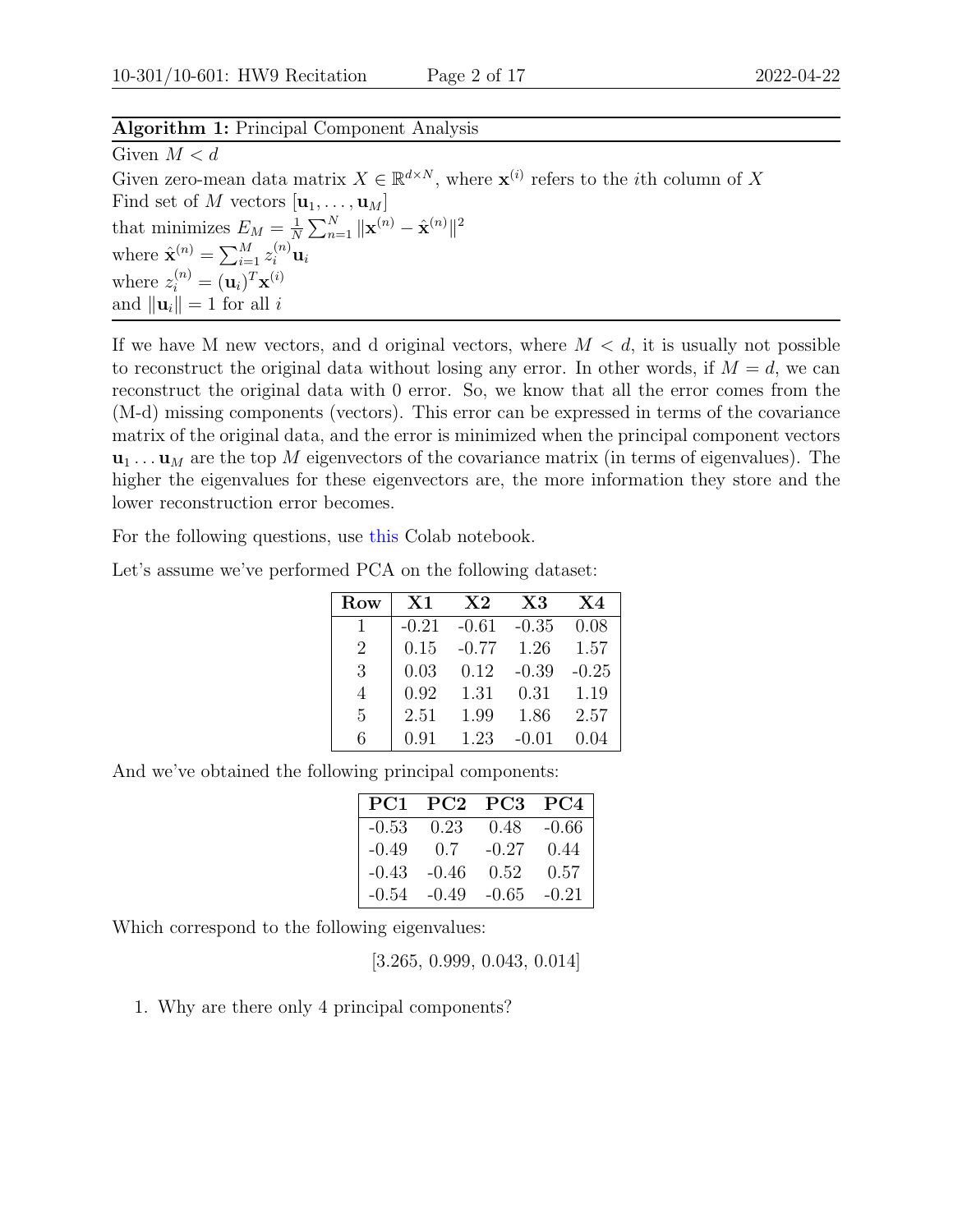- 2. How much of the variance in the data is preserved by the first two principal components?
- 3. How much of the variance in the data is preserved by the first and third principal components?
- 4. Perform a dimensionality reduction on the points such that we project them onto the first two principal components. Then, inverse transform it back to four dimensions. What is the reconstruction error for this sample?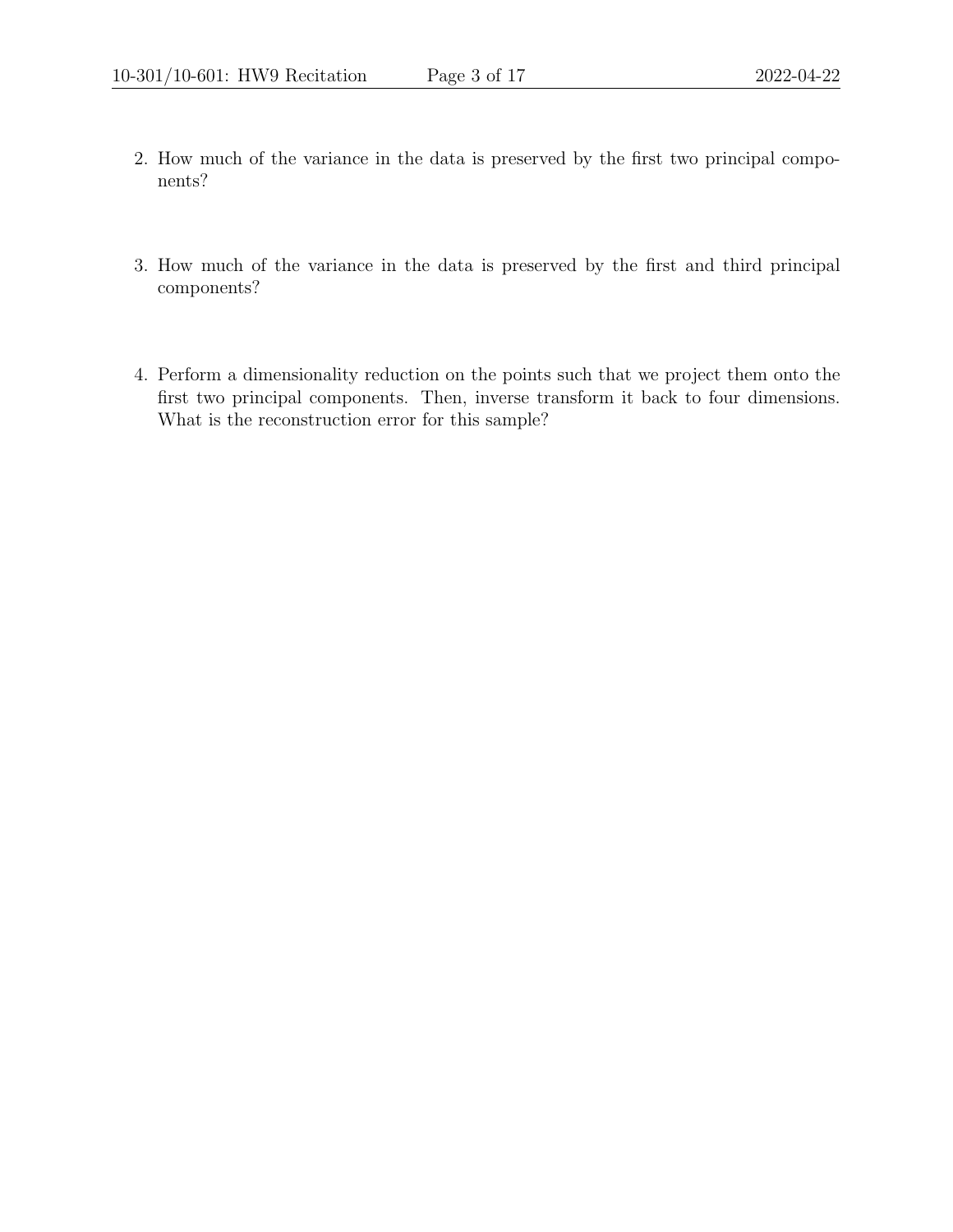5. Perform a dimensionality reduction such that we project the points onto the first and third principal components. Then, inverse transform it back to four dimensions. What is the reconstruction error of this new dataset?

6. Consider the reconstruction error of the fourth row in particular. Is it lower using the first and second principal components or using the first and third? Why might this be the case?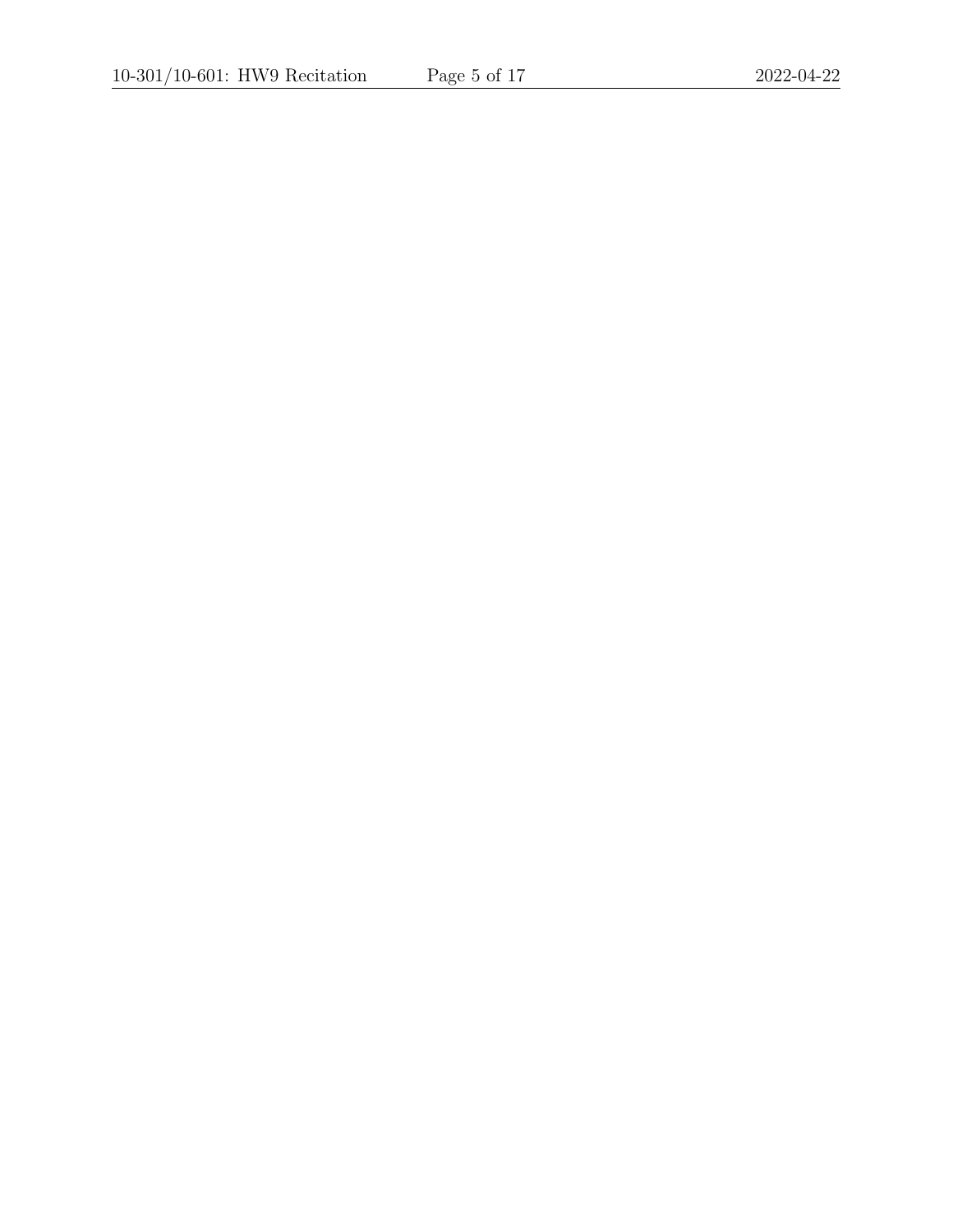## 2 K-Means

Clustering is an example of unsupervised machine learning algorithm because it serves to partition unlabeled data. There are many different types of clustering algorithms, but the one that is used most frequently and was introduced in class is KMeans.

In KMeans, we aim to minimize the objective function:

$$
\sum_{i=1}^{n} \min_{j \in \{1, \dots, k\}} ||\mathbf{x}^{(i)} - \mathbf{c}_j||^2
$$
 (1)

Recall the KMeans algorithm from class:

Let  $\mathcal{D} = {\mathbf{x}^{(1)}, \mathbf{x}^{(2)}, ..., \mathbf{x}^{(n)}}$  where  $\mathbf{x}^{(i)} \in \mathbb{R}^d$  be the set of input examples that each have d features.

Initialize k cluster centers  $\{\mathbf{c}^{(1)},...,\mathbf{c}^{(k)}\}$  where  $\mathbf{c}^{(i)} \in \mathbb{R}^d$ 

Repeat until convergence:

- 1. Assign each point  $\mathbf{x}^{(i)}$  to a cluster  $\mathcal{C}^{(j)}$  where  $j = \arg \min_{1 \leq r \leq k} ||\mathbf{x}^{(i)} \mathbf{c}^{(r)}||$
- 2. Recompute each  $c^{(i)}$  as the mean of points in  $\mathcal{C}^{(i)}$

### 2.1 Walking through an example

Lets walk through an example of KMeans with  $k = 3$  using the following dataset for the first iteration:



Let the cluster centers be initialized to  $\mathbf{c}^{(1)} = (0, 2)$ ,  $\mathbf{c}^{(2)} = (5, 2)$ ,  $\mathbf{c}^{(3)} = (6, 1)$  as depicted below in the orange: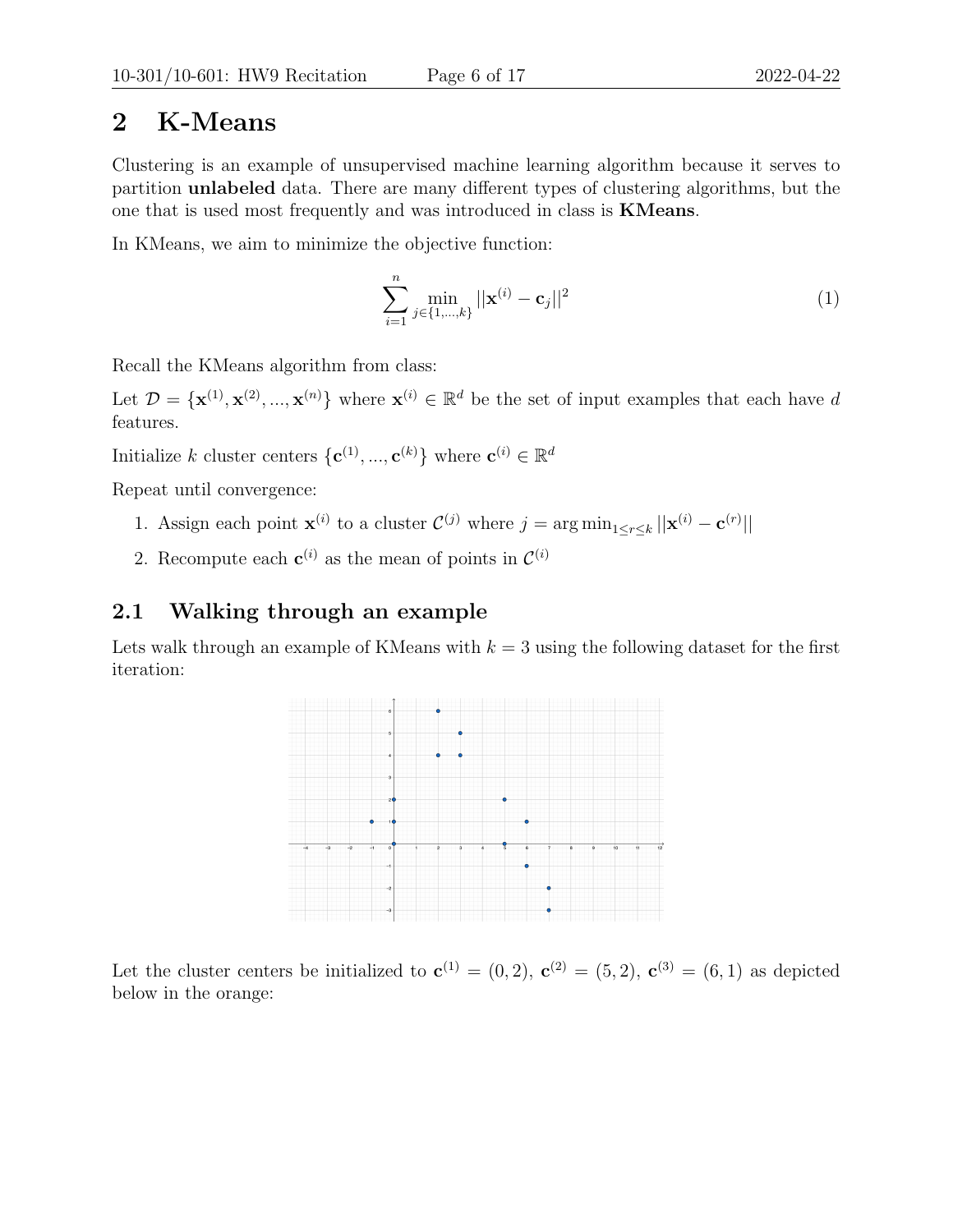

Perform one iteration of the KMeans algorithm:

1. What are the cluster assignments?

2. What are the recomputed cluster centers?

3. Draw the cluster assignments after the first iteration on the graph below.



## 2.2 The importance of initialization

Given the points in the graph below, and assume we will have  $k = 3$  cluster centers.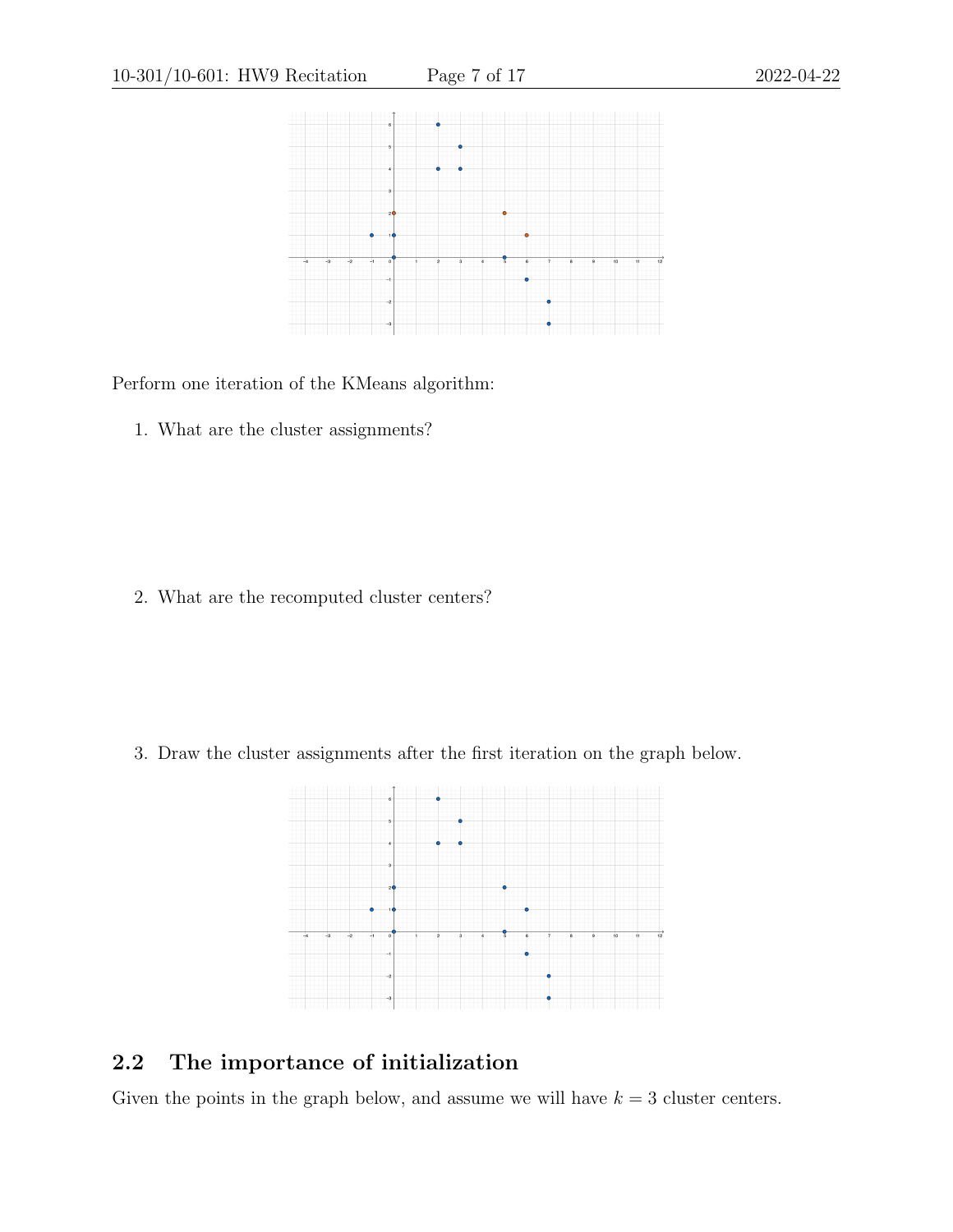

- 1. Given an example of a set of initialization points such that the KMeans algorithm would converge to a global minimum.
- 2. Given an example of a set of initialization points such that the KMeans algorithm would converge to a local minimum instead of the global minimum.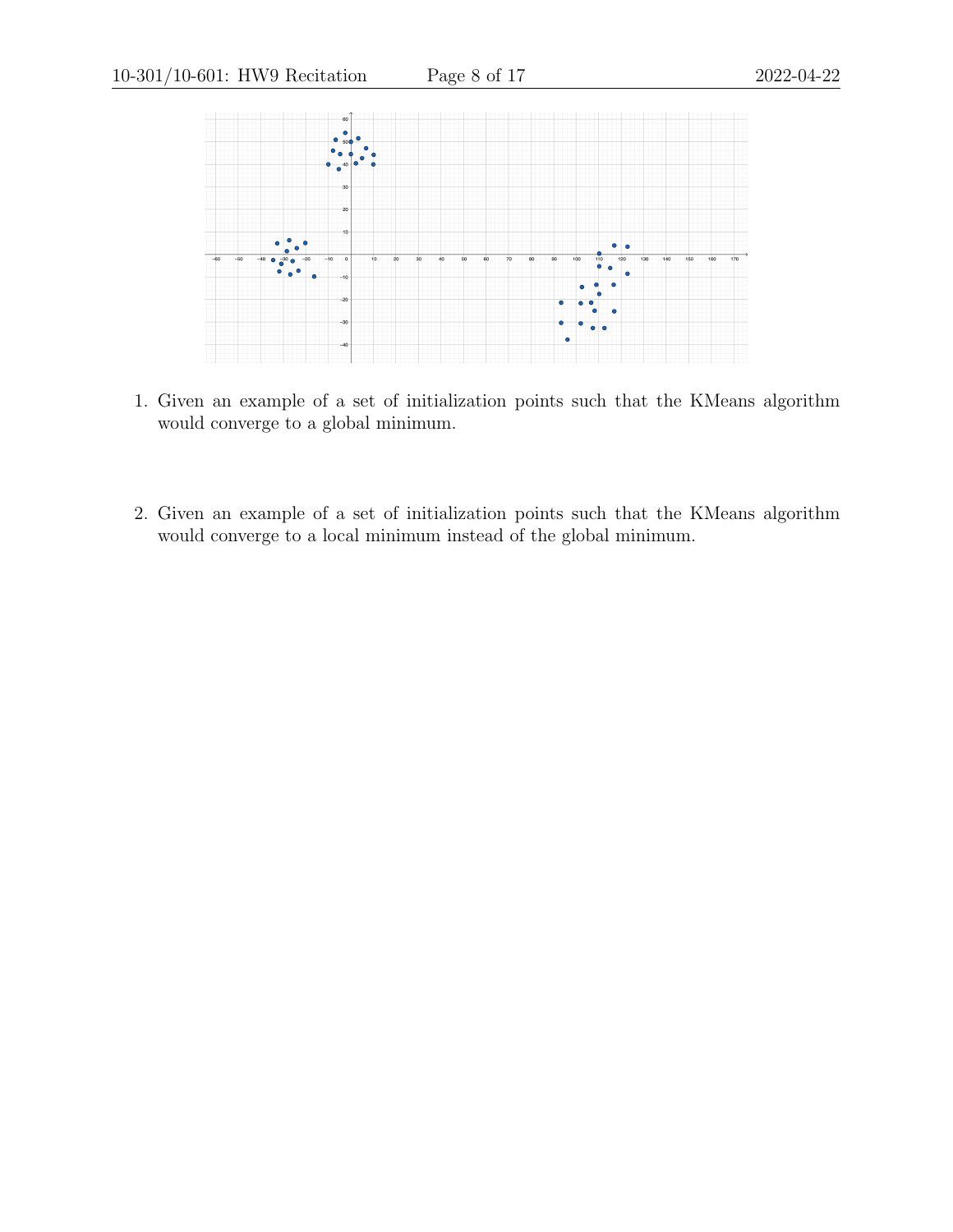# 3 Ensemble Methods

### 3.1 AdaBoost

#### 3.1.1 AdaBoost Definitions

- T: The number of iterations used to train AdaBoost.
- $N$ : The number of training samples.
- $S = \{(x^{(1)}, y^{(1)}), \cdots, (x^{(N)}, y^{(N)})\}$ : The training samples with binary labels  $(y^{(i)} \in$  $\{-1, +1\}$ ).
- $\bullet$  d: The VC-dimension of the weak learner hypothesis class.
- $\mathcal{D}_t(i)$ : The weight assigned to training example *i* at time *t*. Note that  $\sum_i \mathcal{D}_t(i) = 1$ .
- $h_t$ : The weak learner constructed at time t.
- $\epsilon_t$ : The error of  $h_t$  on  $\mathcal{D}_t$ .
- $Z_t = 2\sqrt{\epsilon_t(1-\epsilon_t)}$ : The normalization factor for the distribution update at time t.
- $\bullet \ \alpha_t = \frac{1}{2}$  $\frac{1}{2} \ln((1-\epsilon_t)/\epsilon_t)$ : The weight assigned to the learner  $h_t$  in the composite hypothesis.
- $f_t(x) = (\sum_{t'=1}^t \alpha_{t'} h_{t'}(x)) / (\sum_{t'=1}^t \alpha_{t'})$ : The majority vote of the weak learners, rescaled based on the total weights.
- $H_t(x) = \text{sign}(f_t(x))$ : The voting classifier decision function.
- $\hat{\epsilon}_S(H)$ : The training error of classifier H.
- $\epsilon(H)$ : The generalization error of classifier H.

### 3.1.2 AdaBoost Weighting

AdaBoost relies on building an ensemble of weak learners, assigning them weights based on their errors during training.

1. Assume we are in the binary classification setting. What happens to the weight  $\alpha_t =$ 1 2  $\ln\left( \frac{1-\epsilon_t}{\epsilon_t} \right)$  $\epsilon_t$  $\setminus$ of classifier  $h_t$  if its error  $\epsilon_t > 0.5$ ? Why is this useful?

Note that if we can find weak learners  $h_t$  with  $\epsilon_t < 0.5$  for all t, training error will decrease exponentially fast in the total number of iterations T.

### 3.1.3 The Margin

In the following question, we will examine the generalization error of AdaBoost using a concept known as the classification margin.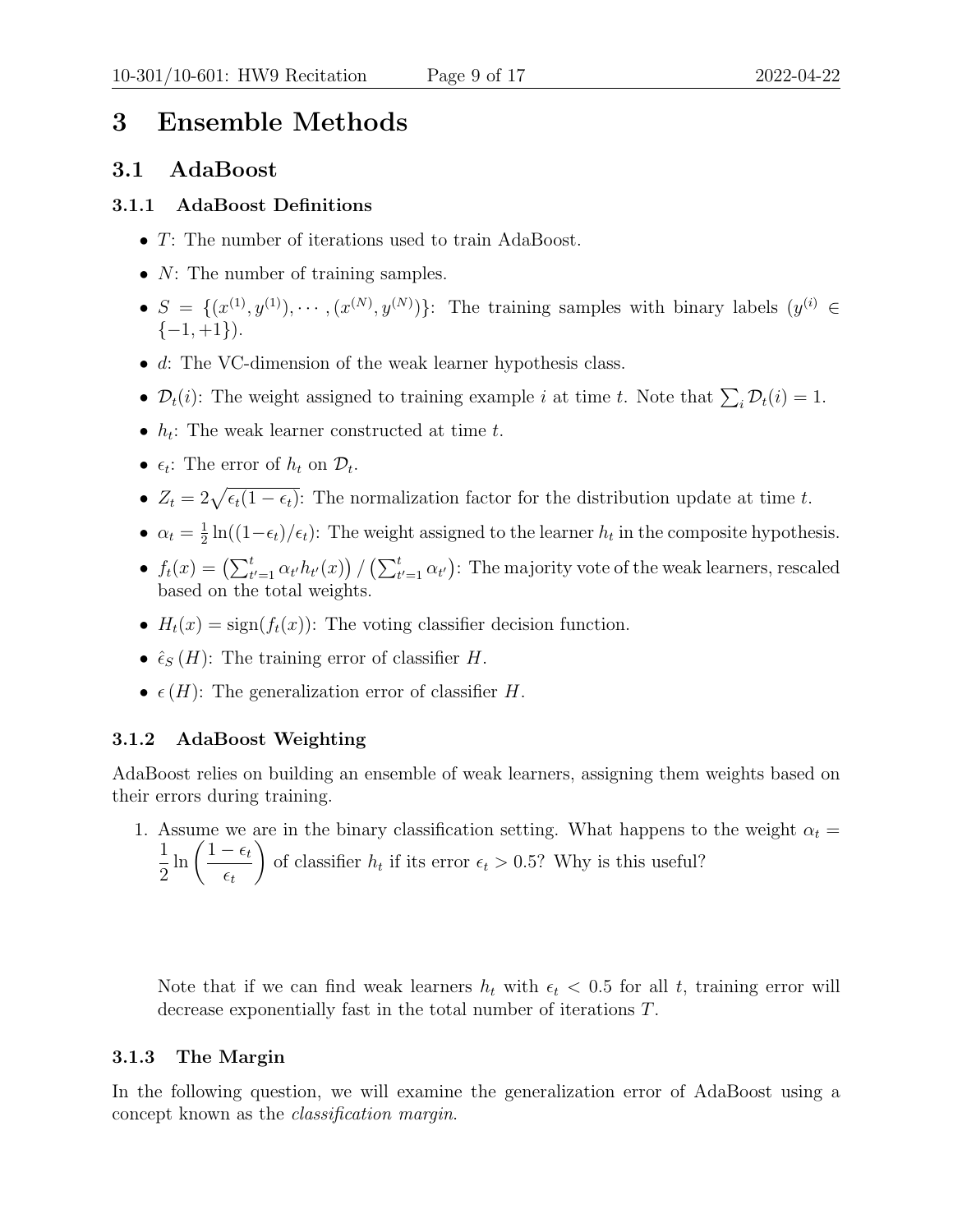For a binary classification task, assume that we use a probabilistic classifier that provides a probability distribution over the possible labels (i.e.  $p(y|x)$  for  $y \in \{+1, -1\}$ ). The classifier output is the label with highest probability. We define the classification margin for an input as the signed difference between the probability assigned to the correct label and the incorrect label  $p_{correct} - p_{incorrect}$ , which takes on values in the range  $[-1, 1]$ .

- 1. Let  $\mathrm{margin}_t(x, y)$  represent the margin for our AdaBoost classifier at iteration t on the sample  $(x, y)$ . Write a single inequality in terms of  $\mathrm{margin}_t(x, y)$  that is true if and only if the classifier makes a mistake on the input  $(x, y)$  (i.e., provide a bound on the margin in the case the classifier is incorrect). Assume the classifier makes a mistake on ties.
- 2. For a given input and label  $(x^{(i)}, y^{(i)})$ , write  $\mathrm{margin}_t(x^{(i)}, y^{(i)})$  in terms of  $x^{(i)}, y^{(i)}$ , and  $f_t$ .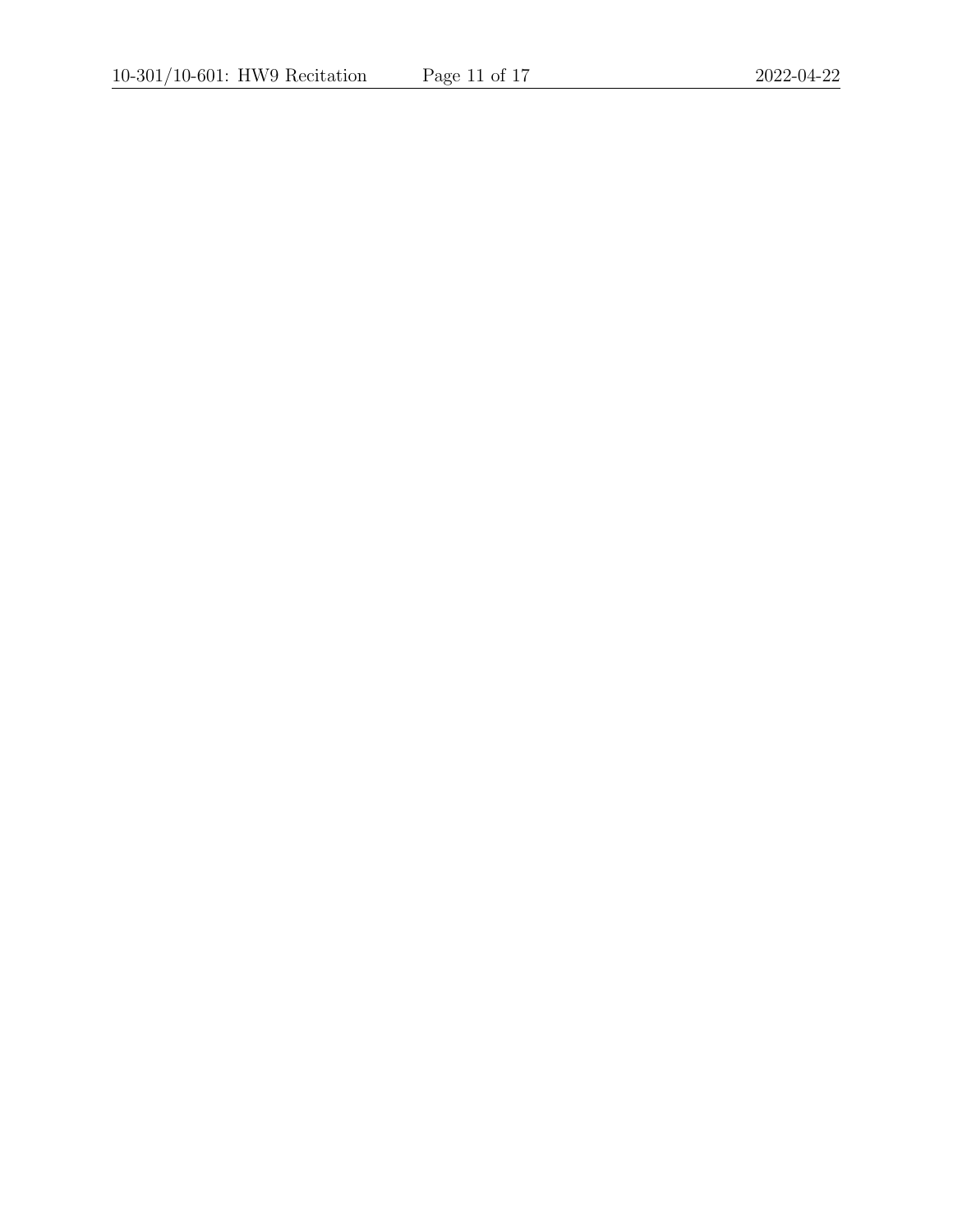#### 3.1.4 Weak Learners

We always talk about AdaBoost with "weak" learners, why can't we ensemble together "stronger" learners? Let's take a look at bounds on the test error of AdaBoost, fixing the number of samples  $N$  and number of training iterations  $T$ , but allowing variation in the hypothesis class of learners  $H$ .

Bound 1 (PAC Learning) : 
$$
\epsilon(H_T) \leq \hat{\epsilon}_S(H_T) + O\left(\sqrt{T \log T} \sqrt{d} \sqrt{\frac{\log N}{N}}\right)
$$
  
Bound 2 (Margin Analysis) :  $\epsilon(H_T) \leq \Pr_{(x^{(i)}, y^{(i)}) \sim S} \left[\operatorname{margin}_T(x^{(i)}, y^{(i)}) \leq \theta\right] + O\left(\frac{1}{\theta} \sqrt{d} \sqrt{\frac{\log^2 N}{N}}\right)$ 

Specifically, consider d, the VC dimension of the weak learners used.

- 1. What happens to our bounds on true error if we increase the VC dimension of the weak learner hypothesis space?
- 2. Intuitively, what happens to the complexity of the overall classifier if we use more complex weak learners? It becomes a more complex function, as it is a sum of more complex function, as it is a sum of more complex function, as it is a sum of  $\mu$
- 3. What concept does this connection between classifier complexity and error relate to? Overfitting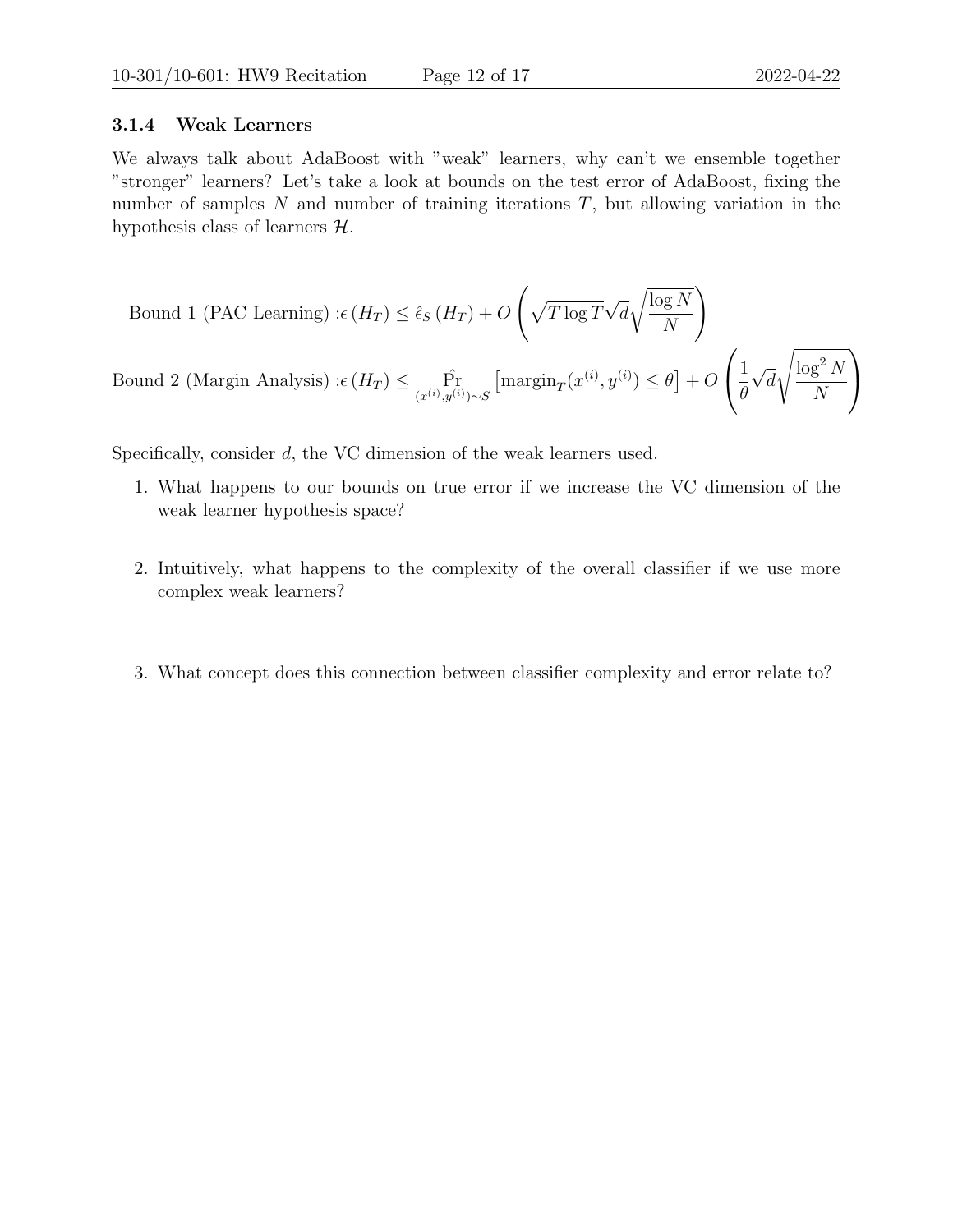## 3.2 The Weighted Majority Algorithm

Consider the Weighted Majority Algorithm. In this setting, we are given a fixed set of available weak classifiers, and our goal is to create a single strong classifier that incorporates information from all of the weak classifiers, using a single pass over the input.

In lecture, we discussed upper bounds on the mistakes made by the Weighted Majority Algorithm. Today in recitation, we'll discuss lower bounds on the mistakes made by any deterministic prediction algorithm operating in this setting, where we have a fixed set of classifiers given to us.

Consider the case where we have exactly two available weak classifiers: one that always outputs +1 and another that always outputs −1.

- 1. What is the highest possible number of mistakes our weighted majority classifier may make over an input of length  $n$ ?
- 2. How do we pick an input label sequence that achieves this accuracy?  $\mathbf{S}$  is deterministic, we can exactly model its deterministic, we can exactly model its deterministic, we can exactly model its deterministic, we can exactly model its deterministic, we can exactly model its determini
- 3. In this setting, the best weak classifier makes at most how many mistakes?
- 4. Assume the number of mistakes equals to n, what is the resulting lower bound on the number of mistakes our weighted majority classifier makes, in terms of the number of mistakes  $m$  made by the best weak classifier?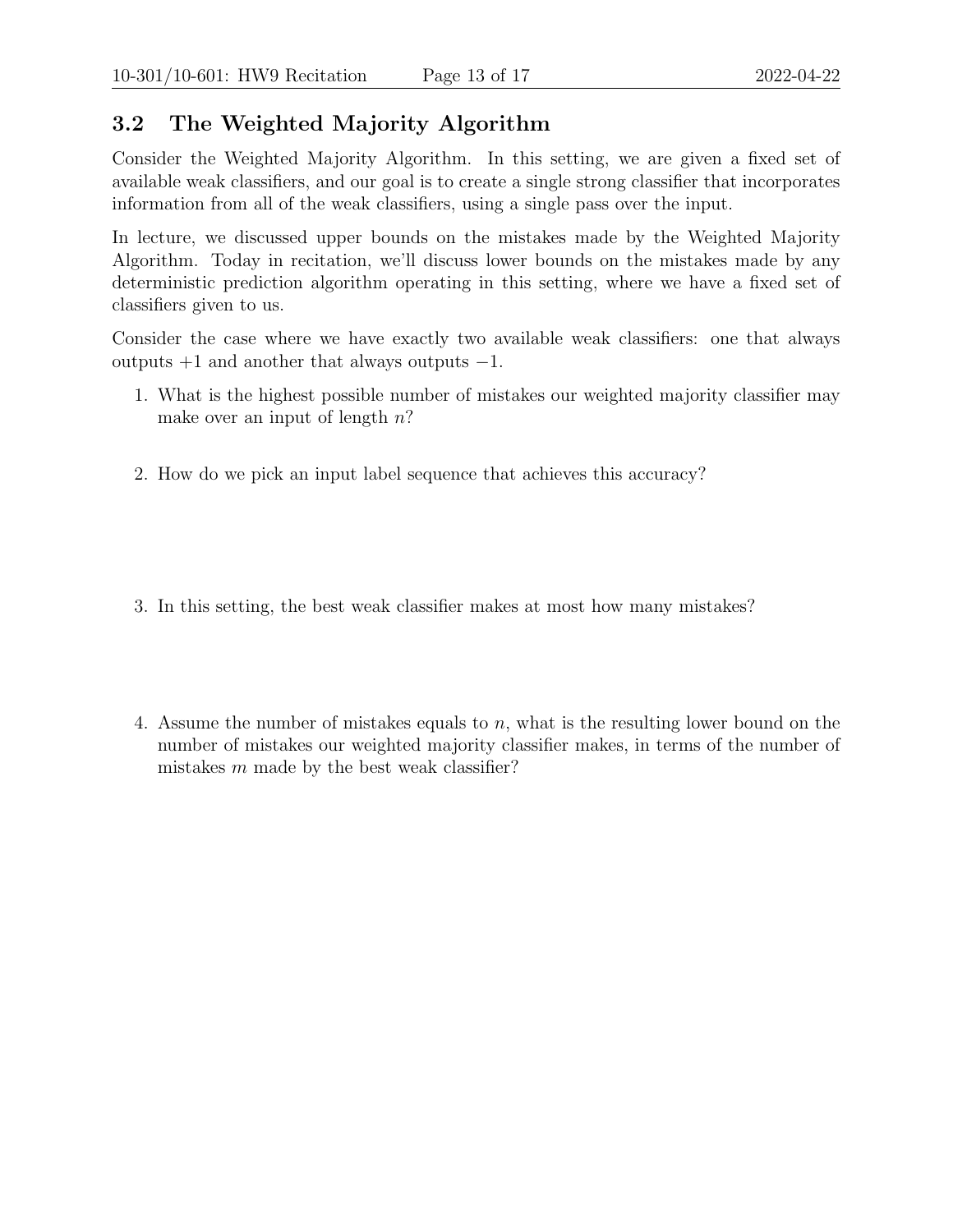# 4 Recommender Systems

We generally divide recommender systems into two types. What are those types?  $\overline{c}$  collaborative filtering and content-based filtering and content-based filtering  $\overline{c}$ 

## 4.1 Collaborative Filtering

Collaborative filtering recommends items to users based on other similar users' preferences, meaning that it depends on the ratings to an item from other users. We have covered two collaborative filtering methods in the lecture:

- Neighborhood Methods
- Matrix Factorization

### 4.1.1 Neighborhood Methods

Different from the k nearest neighbor method, the neighborhood methods in collaborative filtering extract a neighborhood given the user data (the items you have experienced) and recommend the items preferred by this neighborhood to the user. Specifically, the step-bystep approach is:

- 1. Observe the items the target user has experienced
- 2. Find the other user or users who have experienced the most of those items
- 3. Recommend the set of items not experienced by the target user that have been experienced by the largest number of these other users

Let's assume for each user, we can construct a following vector:

$$
U_{items} = \{u_1, u_2, \cdots, u_k\}
$$

where  $u_i$  term in the vector shows:

 $\int 1$  if the user has viewed this item 0 if the user has not viewed this item

Is the closest neighbor by Manhattan or Euclidean distance of  $U_{items}$  vectors always in the neighborhood we use for recommendations?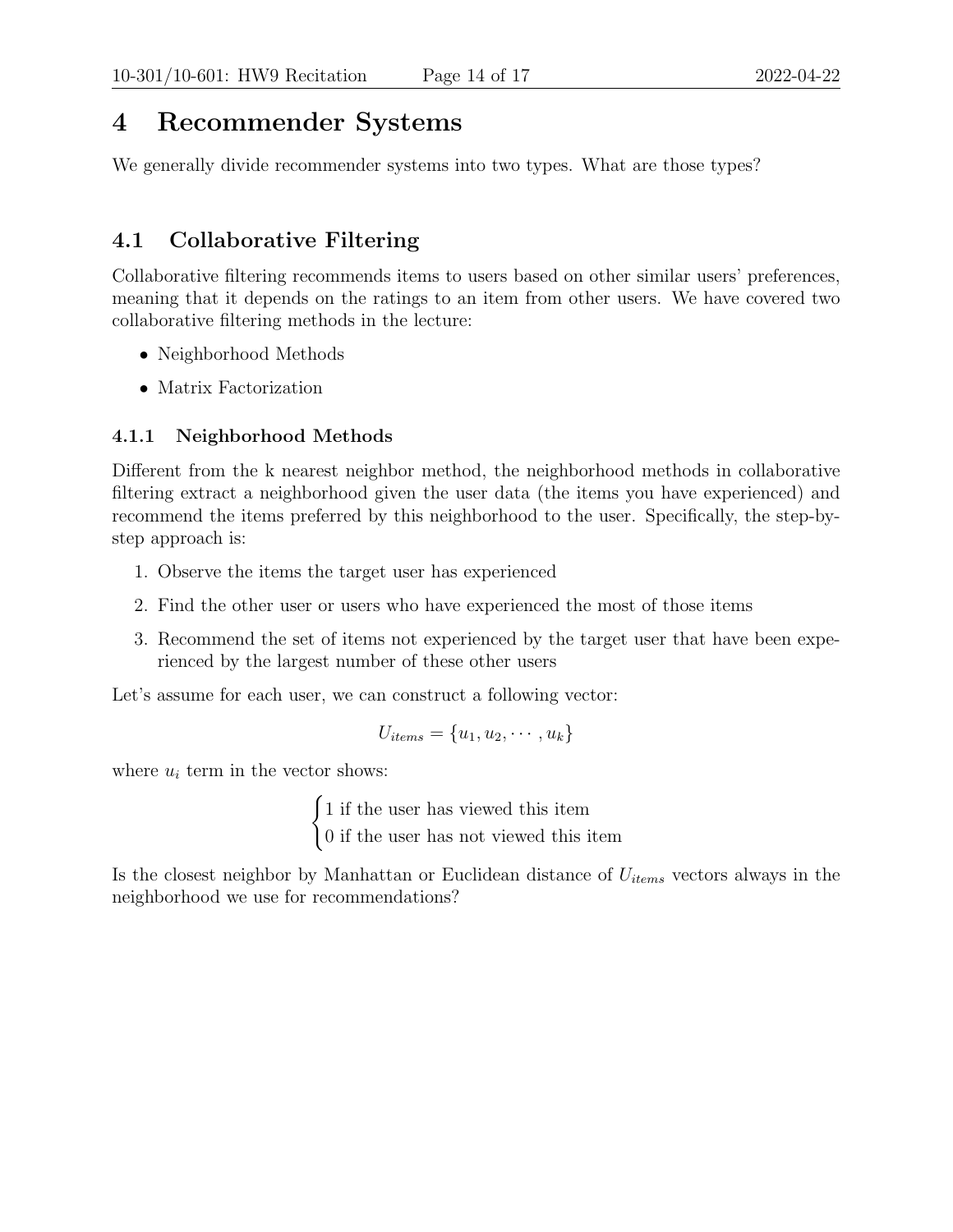#### 4.1.2 Matrix Factorization

- 1. When doing PCA, given a dataset X, we are able to perform SVD to find the eigenvectors and eigenvalues of the covariance matrix  $\frac{1}{N} X^T X$ . If dealing with a user/item matrix  $R \in \mathbb{R}^{n \times m}$ , can we also use SVD to find the matrix decomposition R? If yes, write out the formula for the decomposition; if no, explain why not.
- 2. Suppose we have n users and m items, with a partially observed ratings matrix  $R \in$  $\mathbb{R}^{n \times m}$  For Matrix Factorization, our goal is to find user matrix  $U \in \mathbb{R}^{n \times d}$  and item matrix  $V \in \mathbb{R}^{m \times d}$  such that  $\hat{R} = UV^T$  accurately reconstructs our observed ratings and predicts our unobserved ratings. Our reconstruction of the rating of item  $j$  by user  $i$  is given by

$$
\hat{r_{ij}} = \vec{u_i}^T \vec{v_j}
$$

, where  $\vec{u_i} \in \mathbb{R}^d$  is our learned user vector and  $\vec{v_j} \in \mathbb{R}^d$  is our learned item vector.

Let  $\mathbb{I} = \{(i, j) : r_{ij} \text{ is observed}\}.$  Describe the objective function  $J(U, V)$ , using a squared error loss.

3. We can learn our decomposition by using an optimization method like SGD. Describe below the steps applying SGD.

4. What are the gradients  $\nabla_{\vec{u}_i} J_{ij}(\mathbf{U}, \mathbf{V})$  and  $\nabla_{\vec{v}_i} J_{ij}(\mathbf{U}, \mathbf{V})$  for our gradient update?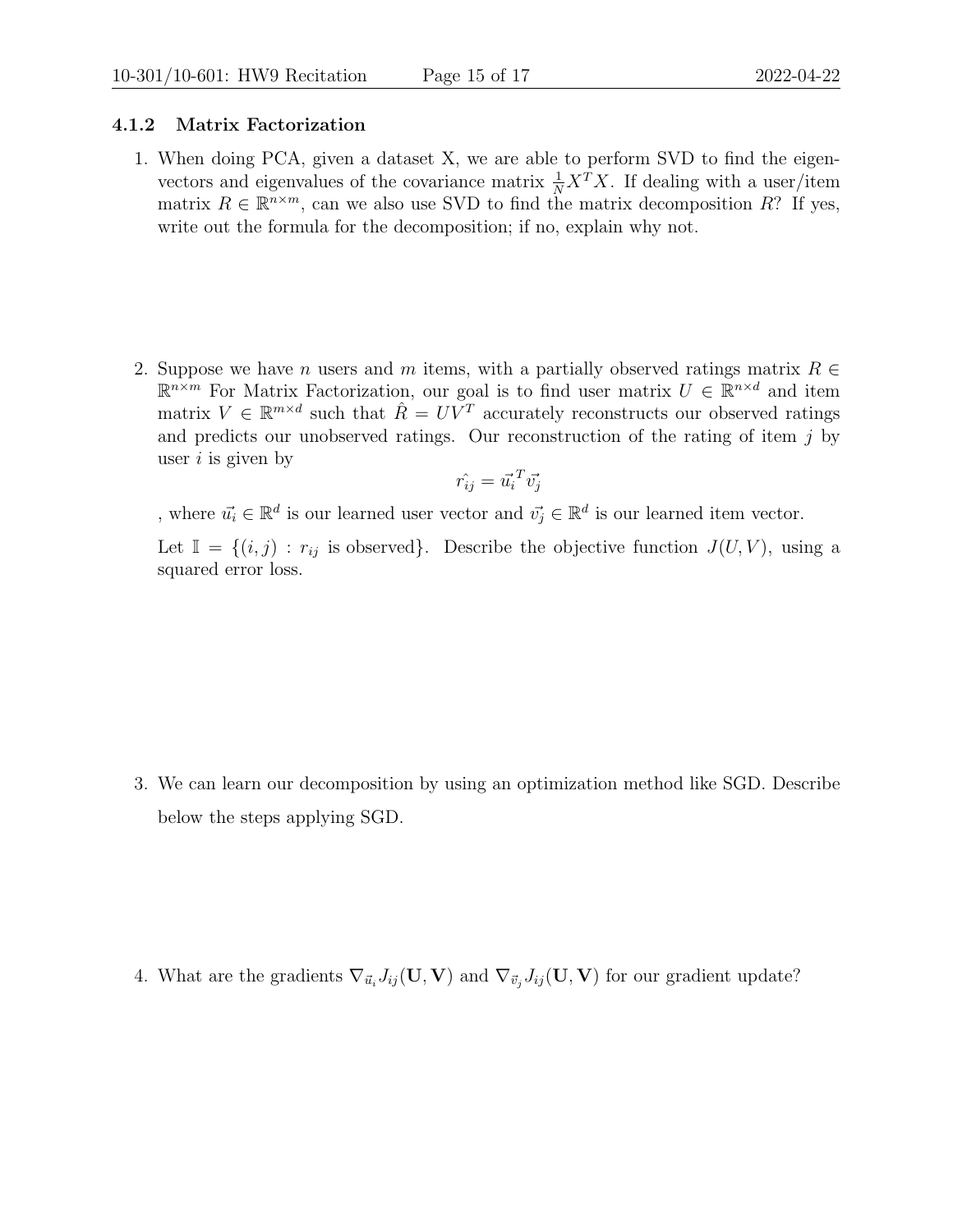#### 4.1.3 Alternating Least Squares for Matrix Factorization

Because both  $U$  and  $V$  are unknowns, our objective function is non-convex and hard to optimize. However, if we fix one of the unknowns, the optimization problem becomes quadratic and can be directly solved. ALS rotates between fixing the  $U$  to optimize  $V$  and fixing  $V$  to optimize U. This algorithm is called Block Coordinate Descent.

If we fix one of the unknowns, what known problem (with a closed-form solution) does this reduce to?

Write the block coordinate descent pseudocode for ALS.

Now, let's look at the interpretation of our user and item vectors. Note that both types of vector inhabit the shared coordinate space  $\mathbb{R}^d$ , and that we compute similarity with a dot product. This allows us to interpret both user vectors and item vectors as representations in a shared lower-dimensional space.

### 4.2 Content-Based Filtering

Content-based filtering recommends items to users based on information about the content of an item. For example, suppose we are trying to recommend movies to users. What are some examples of content information we could use?

Suppose we are trying to recommend movies to a user. We are given a feature vector for each movie with content information, and for movies the user has watched, we are given labels for whether or not they liked the movie. What are some ways we could provide recommendations?

What is one advantage of content-based filtering over collaborative filtering?  $\mathcal{L}$  need other users in the system at all; can start making making making making making making making making making making making making making making making making making making making making making making making ma